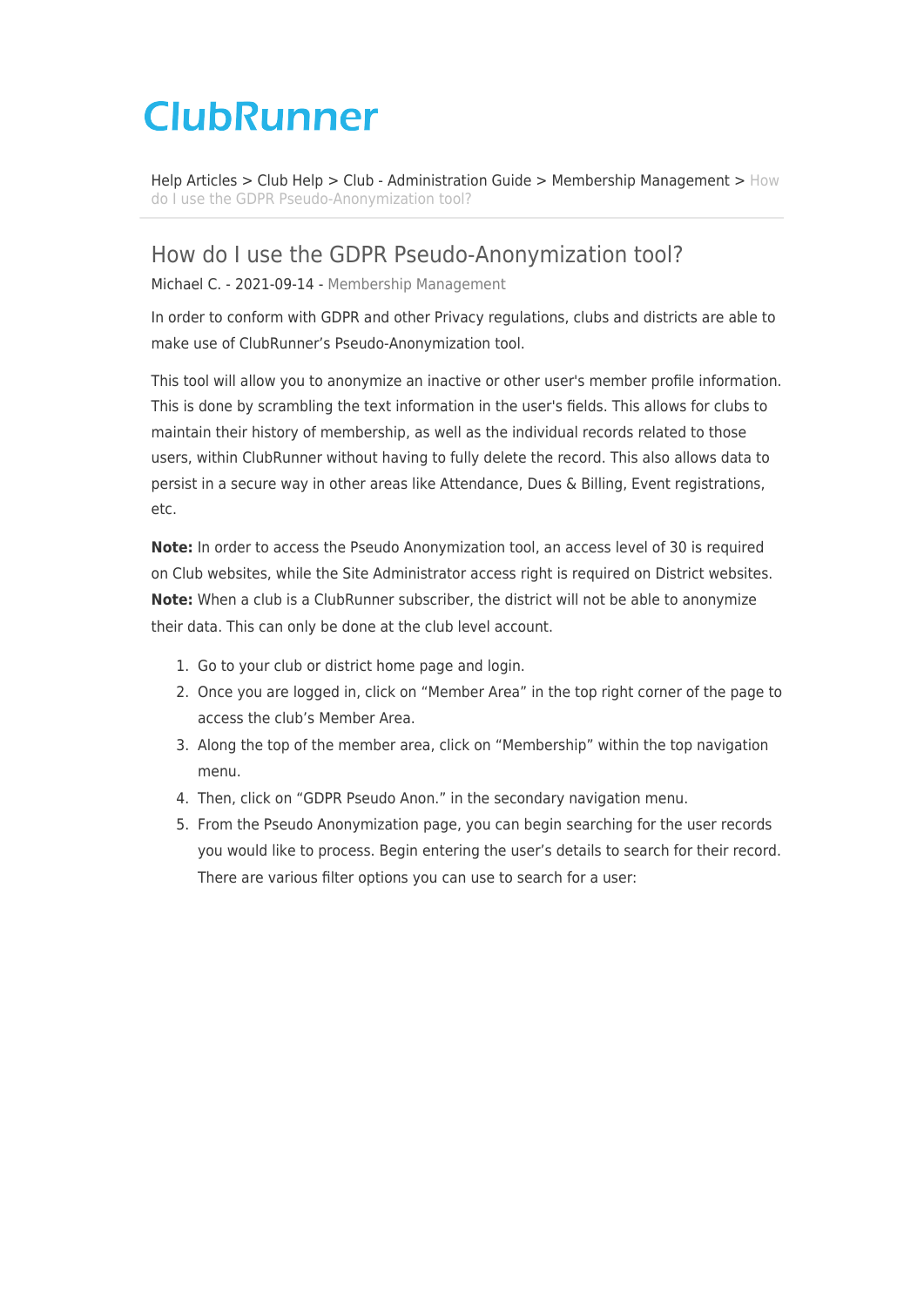#### **Pseudo Anonymization**

| <b>First Name</b><br>Email<br><b>Member Type</b><br><b>Terminated Date</b><br>Range | (•) Inactive<br>Other<br><b>All Dates</b><br>$\checkmark$ |              | <b>Last Name</b><br><b>Member Number</b><br>Exclude | <b>Attendance Data</b><br><b>Financial Data</b><br><b>Event Payment</b><br>Data | Search,                      |
|-------------------------------------------------------------------------------------|-----------------------------------------------------------|--------------|-----------------------------------------------------|---------------------------------------------------------------------------------|------------------------------|
| Last Name $\rightarrow$                                                             | First Name $\rightarrow$                                  | Email $\div$ | Club Name $\rightarrow$                             | Terminated Date -                                                               | Member Type $\rightarrow$    |
|                                                                                     |                                                           |              | No data to display                                  |                                                                                 |                              |
|                                                                                     |                                                           |              |                                                     |                                                                                 |                              |
|                                                                                     |                                                           |              |                                                     |                                                                                 | <b>Process Anonymization</b> |

- First Name
- Last Name
- o Email
- o Member Number (Rotary Only)
- o Member Type
	- You can only search between "Inactive" and "Other user" records to process
- Terminated Date Range
	- The Terminated Date Range option will allow you to filter out inactive member records that have been terminated outside of the selected date range. Only individuals that have been terminated within the selected date range will be displayed.
- 6. Finally you can choose to exclude certain records from your search results, including those members that have:

**Pseudo Anonymization** 

| <b>First Name</b><br>Email<br><b>Member Type</b><br><b>Terminated Date</b><br>Range | (•) Inactive<br>Other<br><b>All Dates</b><br>$\checkmark$ |                     |                         | <b>Last Name</b><br><b>Member Number</b><br>Exclude | <b>Attendance Data</b><br><b>Financial Data</b><br><b>Event Payment</b><br>Data | Search                    |
|-------------------------------------------------------------------------------------|-----------------------------------------------------------|---------------------|-------------------------|-----------------------------------------------------|---------------------------------------------------------------------------------|---------------------------|
| Last Name $\rightarrow$                                                             | First Name $\rightarrow$                                  | Email $\rightarrow$ | Club Name $\rightarrow$ |                                                     | Terminated Date -                                                               | Member Type $\rightarrow$ |
|                                                                                     |                                                           |                     | No data to display      |                                                     |                                                                                 |                           |
|                                                                                     |                                                           |                     |                         |                                                     |                                                                                 |                           |
|                                                                                     |                                                           |                     |                         |                                                     |                                                                                 |                           |

1. Attendance Data (entries within the Attendance module)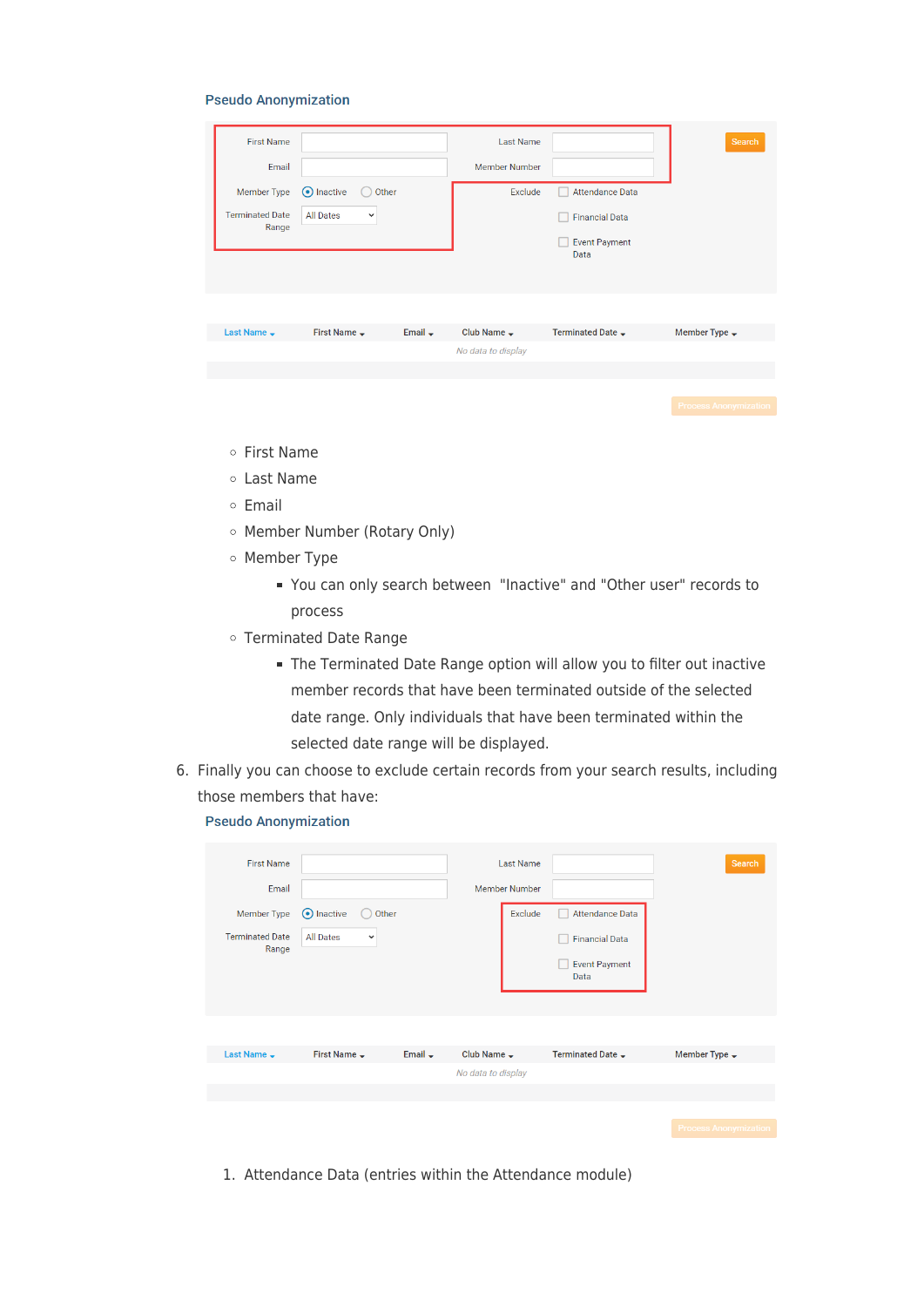- 2. Financial Data (invoices and payments within the Dues and Billing module)
- 3. Event Payment Data (payments within EventPlanner or MyEventRunner)
- 7. After selecting your appropriate search filters click on the "Search" button.

### **Pseudo Anonymization**

| <b>First Name</b><br>Email<br>Member Type<br><b>Terminated Date</b><br>Range | (•) Inactive<br>Other<br><b>All Dates</b><br>$\checkmark$ |              | <b>Last Name</b><br><b>Member Number</b><br>Exclude | O'Fairy<br>Attendance Data<br><b>V</b> Financial Data<br><b>Event Payment</b><br>Data | Search                       |
|------------------------------------------------------------------------------|-----------------------------------------------------------|--------------|-----------------------------------------------------|---------------------------------------------------------------------------------------|------------------------------|
| Last Name $\rightarrow$                                                      | First Name $\rightarrow$                                  | Email $\div$ | Club Name $\rightarrow$                             | Terminated Date -                                                                     | Member Type $\rightarrow$    |
|                                                                              |                                                           |              | No data to display                                  |                                                                                       |                              |
|                                                                              |                                                           |              |                                                     |                                                                                       |                              |
|                                                                              |                                                           |              |                                                     |                                                                                       | <b>Process Anonymization</b> |

8. The ClubRunner system will then search for all records that match your selected criteria and display them within the search results section just below.

#### **Pseudo Anonymization**

| <b>First Name</b>               |                          |                                  | <b>Last Name</b>        | O'Fairy               |                               | Search                    |
|---------------------------------|--------------------------|----------------------------------|-------------------------|-----------------------|-------------------------------|---------------------------|
| Email                           |                          |                                  | <b>Member Number</b>    |                       |                               |                           |
| <b>Member Type</b>              | (•) Inactive             | Other                            | Exclude                 |                       | Attendance Data               |                           |
| <b>Terminated Date</b><br>Range | <b>All Dates</b>         | $\check{~}$                      |                         | M                     | <b>Financial Data</b>         |                           |
|                                 |                          |                                  |                         | Data                  | <b>Event Payment</b>          |                           |
|                                 |                          |                                  |                         |                       |                               |                           |
|                                 |                          |                                  |                         |                       |                               |                           |
| Filter records:<br>Q            |                          |                                  |                         |                       |                               |                           |
| Last Name $\rightarrow$         | First Name $\rightarrow$ | Email $\rightarrow$              | Club Name $\rightarrow$ |                       | Terminated Date $\rightarrow$ | Member Type $\rightarrow$ |
| O'Fairy                         | James                    |                                  |                         | <b>Michael Rotary</b> | Sep 09, 2021                  | <b>Ex Member</b>          |
| O'Fairy                         | <b>Clovis</b>            | clovis.o'fairy@sink.sendgrid.net |                         | <b>Michael Rotary</b> | Sep 29, 2020                  | <b>Ex Member</b>          |
| ш                               |                          |                                  |                         |                       |                               |                           |
| Showing all 2 records           |                          |                                  |                         |                       |                               |                           |

9. Click the checkboxes next to each listed record to select the records you would like to run through the tool to Pseudo-Anonymize their information.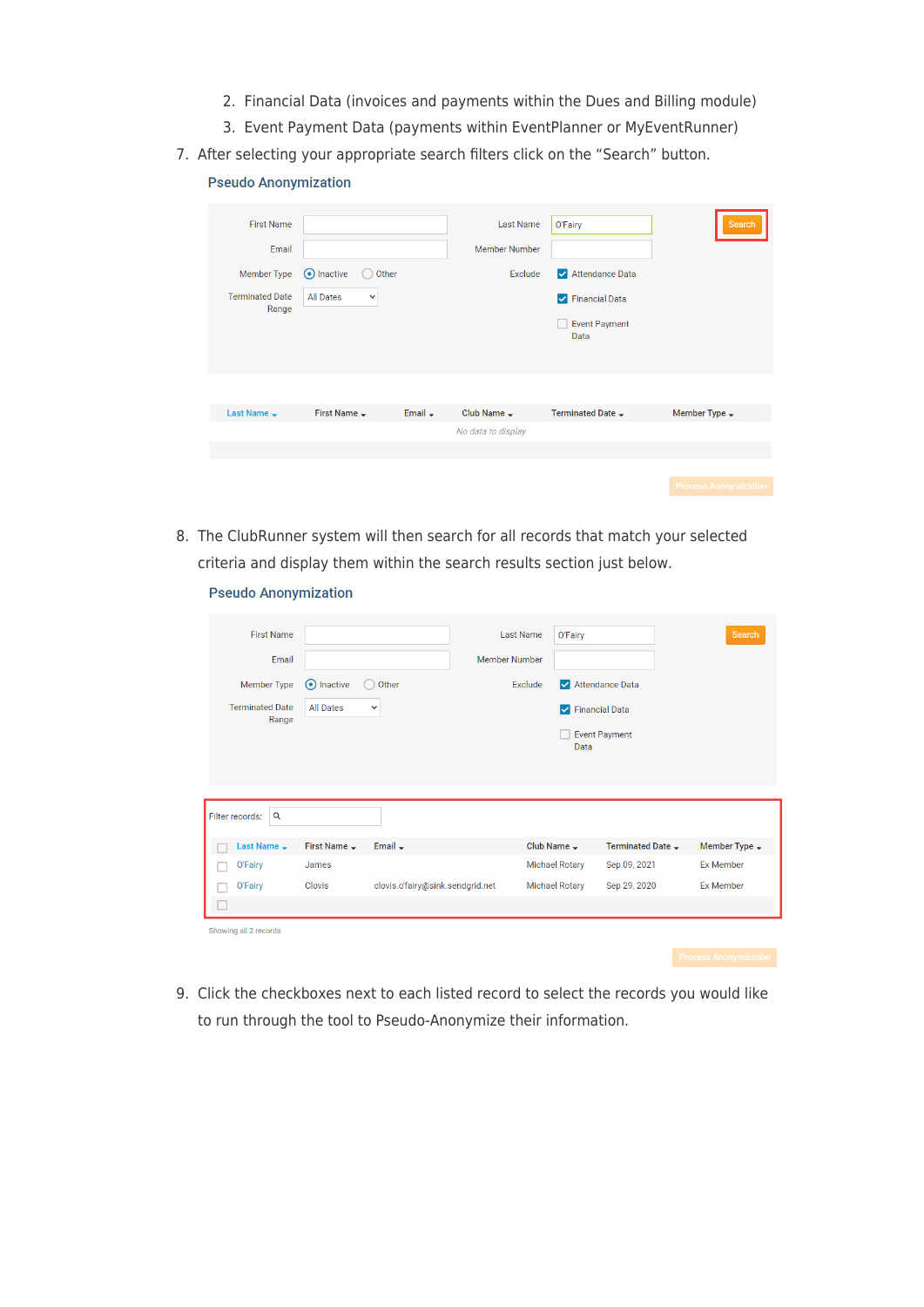|   | Q<br>Filter records:  |                          |                                  |                         |                               |                                                                                                                                                                                                                               |
|---|-----------------------|--------------------------|----------------------------------|-------------------------|-------------------------------|-------------------------------------------------------------------------------------------------------------------------------------------------------------------------------------------------------------------------------|
|   | Last Name –           | First Name $\rightarrow$ | Email $\div$                     | Club Name $\rightarrow$ | Terminated Date $\rightarrow$ | Member Type $\rightarrow$                                                                                                                                                                                                     |
|   | O'Fairy               | James                    |                                  | <b>Michael Rotary</b>   | Sep 09, 2021                  | <b>Ex Member</b>                                                                                                                                                                                                              |
|   | O'Fairy               | Clovis                   | clovis.o'fairy@sink.sendgrid.net | <b>Michael Rotary</b>   | Sep 29, 2020                  | <b>Ex Member</b>                                                                                                                                                                                                              |
| ⊽ |                       |                          |                                  |                         |                               |                                                                                                                                                                                                                               |
|   | Showing all 2 records |                          |                                  |                         |                               |                                                                                                                                                                                                                               |
|   |                       |                          |                                  |                         | Organization of the stand     | The company of the company of the company of the company of the company of the company of the company of the company of the company of the company of the company of the company of the company of the company of the company |

10. When ready, click on the "Process Anonymization" button.

| Q<br>Filter records:         |                   |                                  |                         |                               |                              |
|------------------------------|-------------------|----------------------------------|-------------------------|-------------------------------|------------------------------|
| Last Name $\rightarrow$<br>V | First Name $\sim$ | Email $\div$                     | Club Name $\rightarrow$ | Terminated Date $\rightarrow$ | Member Type $\rightarrow$    |
| O'Fairy<br>◡                 | James             |                                  | <b>Michael Rotary</b>   | Sep 09, 2021                  | <b>Ex Member</b>             |
| O'Fairy<br>◡                 | Clovis            | clovis.o'fairy@sink.sendgrid.net | <b>Michael Rotary</b>   | Sep 29, 2020                  | <b>Ex Member</b>             |
| է                            |                   |                                  |                         |                               |                              |
| Showing all 2 records        |                   |                                  |                         |                               |                              |
|                              |                   |                                  |                         | 2 records selected            | <b>Process Anonymization</b> |

- 11. This will open a final confirmation message to confirm the following information:
	- 1. The Pseudo-Anonymization process is permanent, and cannot be undone
	- 2. The selected individual's personal data will be completely masked or "scrambled" within ClubRunner
	- 3. Some data may be retained under a lawful basis and cannot be deleted/altered, for example some financial transaction information.
- 12. Manually type in the word "APPROVE" in the available textbox and select the "I understand and acknowledge the conditions above and wish to proceed with the anonymization" checkbox to confirm you would like to proceed.



13. After confirming you would like to proceed, click on the "Process Anonymization" button to finalize these changes and process the anonymization of the selected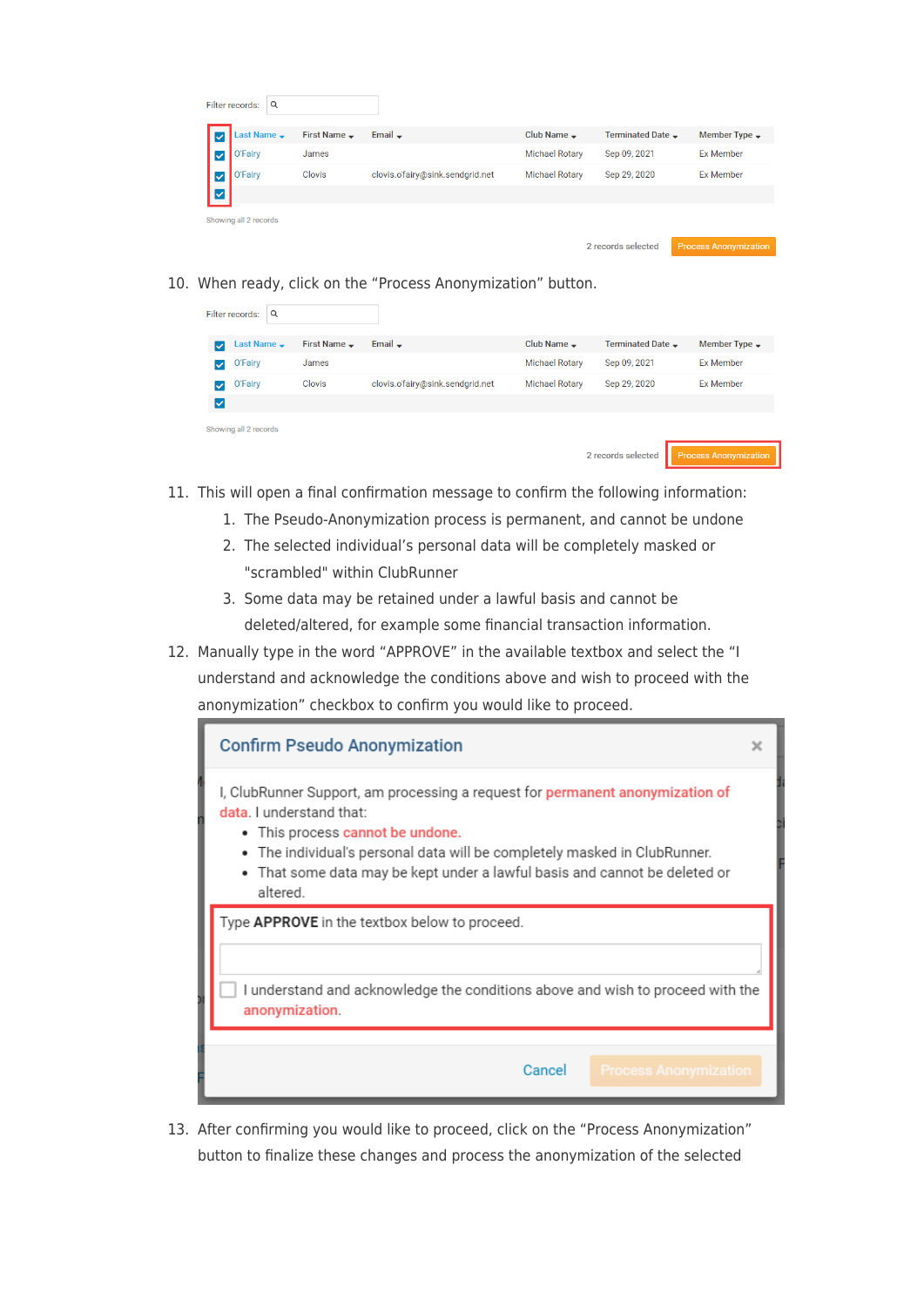records.



Once this has been done, all of the information within an anonymized member's profile will be randomly scrambled.



[Anonymization](https://www.clubrunnersupport.com/search/labels/all/Anonymization) [Anonymize](https://www.clubrunnersupport.com/search/labels/all/Anonymize)